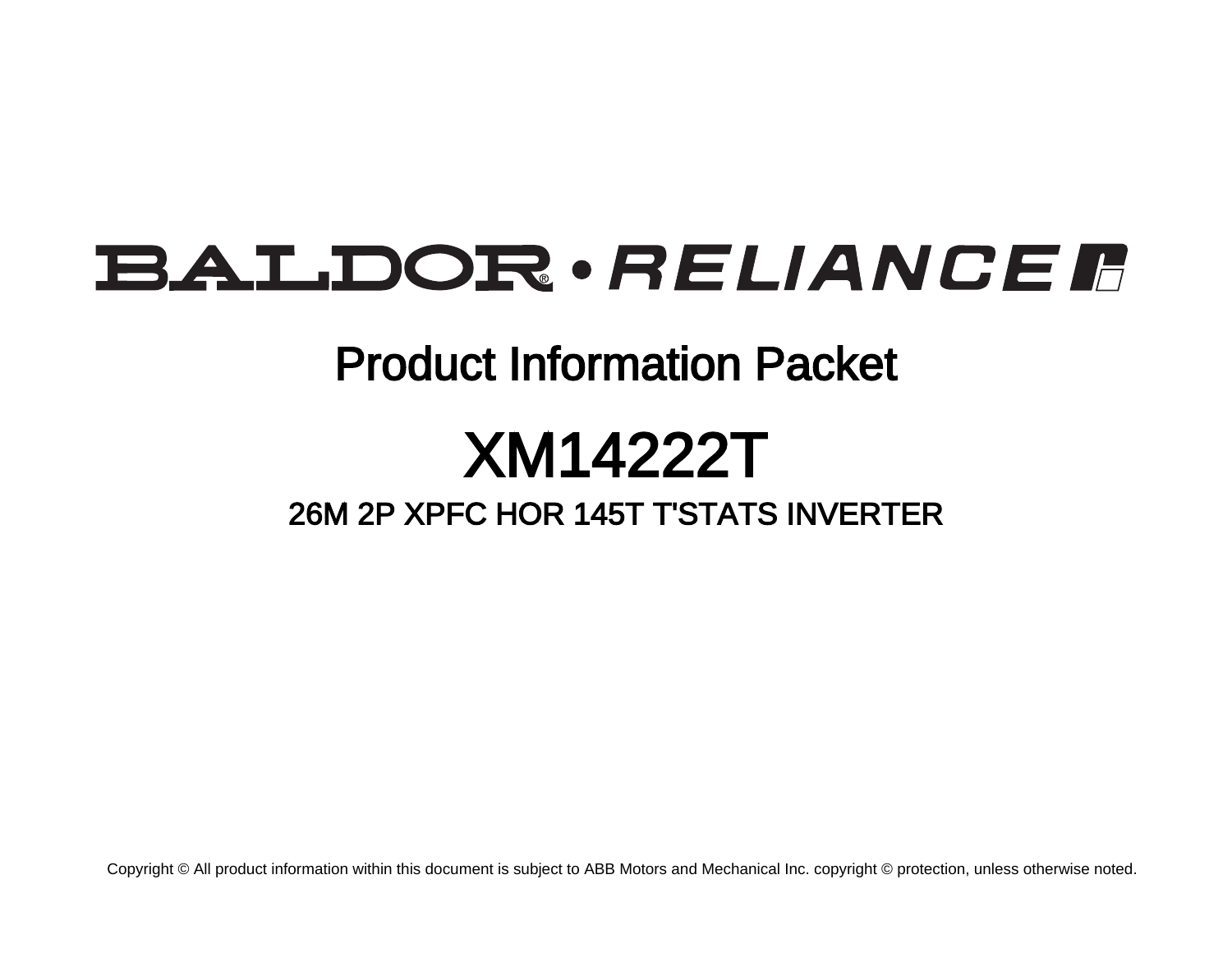#### BALDOR · RELIANCE F Product Information Packet: XM14222T - 26M 2P XPFC HOR 145T T'STATS INVERTER

| <b>Part Detail</b> |           |             |            |             |        |                      |            |  |
|--------------------|-----------|-------------|------------|-------------|--------|----------------------|------------|--|
| Revision:          | D         | Status:     | PRD/A      | Change #:   |        | Proprietary:         | No         |  |
| Type:              | AC        | Elec. Spec: | 35WGL739   | CD Diagram: | CD0005 | Mfg Plant:           |            |  |
| Mech. Spec:        | 35Q558    | Layout:     | 35LYQ558   | Poles:      | 02     | <b>Created Date:</b> | 12-13-2018 |  |
| Base:              | <b>RG</b> | Eff. Date:  | 04-29-2021 | Leads:      | 9#18   |                      |            |  |

| <b>Specs</b>                   |                       |                                  |                                 |
|--------------------------------|-----------------------|----------------------------------|---------------------------------|
| <b>Catalog Number:</b>         | XM14222T              | <b>Feedback Device:</b>          | NO FEEDBACK                     |
| Enclosure:                     | <b>XPFC</b>           | <b>Front Shaft Indicator:</b>    | None                            |
| Frame:                         | 145T                  | <b>Heater Indicator:</b>         | No Heater                       |
| <b>Frame Material:</b>         | <b>Steel</b>          | <b>Insulation Class:</b>         | F.                              |
| Motor Letter Type:             | <b>Three Phase</b>    | <b>Inverter Code:</b>            | <b>Inverter Duty</b>            |
| Output @ Frequency:            | 2.000 HP @ 60 HZ      | IP Rating:                       | <b>NONE</b>                     |
|                                | 1.500 HP @ 50 HZ      | <b>KVA Code:</b>                 | M                               |
| Synchronous Speed @ Frequency: | 3600 RPM @ 60 HZ      | <b>Lifting Lugs:</b>             | No Lifting Lugs                 |
| Voltage @ Frequency:           | 190.0 V @ 50 HZ       | <b>Locked Bearing Indicator:</b> | No Locked Bearing               |
|                                | 230.0 V @ 60 HZ       | Motor Lead Quantity/Wire Size:   | 9 @ 18 AWG                      |
|                                | 380.0 V @ 50 HZ       | <b>Motor Lead Termination:</b>   | <b>Flying Leads</b>             |
|                                | 460.0 V @ 60 HZ       | Motor Type:                      | X3526M                          |
| XP Class and Group:            | CLI GP D; CLII GP F,G | <b>Mounting Arrangement:</b>     | F <sub>1</sub>                  |
| <b>XP Division:</b>            | Division I            | <b>Power Factor:</b>             | 88                              |
| <b>Agency Approvals:</b>       | <b>UR</b>             | <b>Product Family:</b>           | <b>Hazardous Location Motor</b> |
|                                | <b>CSA EEV</b>        | <b>Pulley End Bearing Type:</b>  | Ball                            |
|                                | <b>CSA</b>            | <b>Pulley Face Code:</b>         | Standard                        |
| <b>Auxillary Box:</b>          | No Auxillary Box      | <b>Pulley Shaft Indicator:</b>   | Standard                        |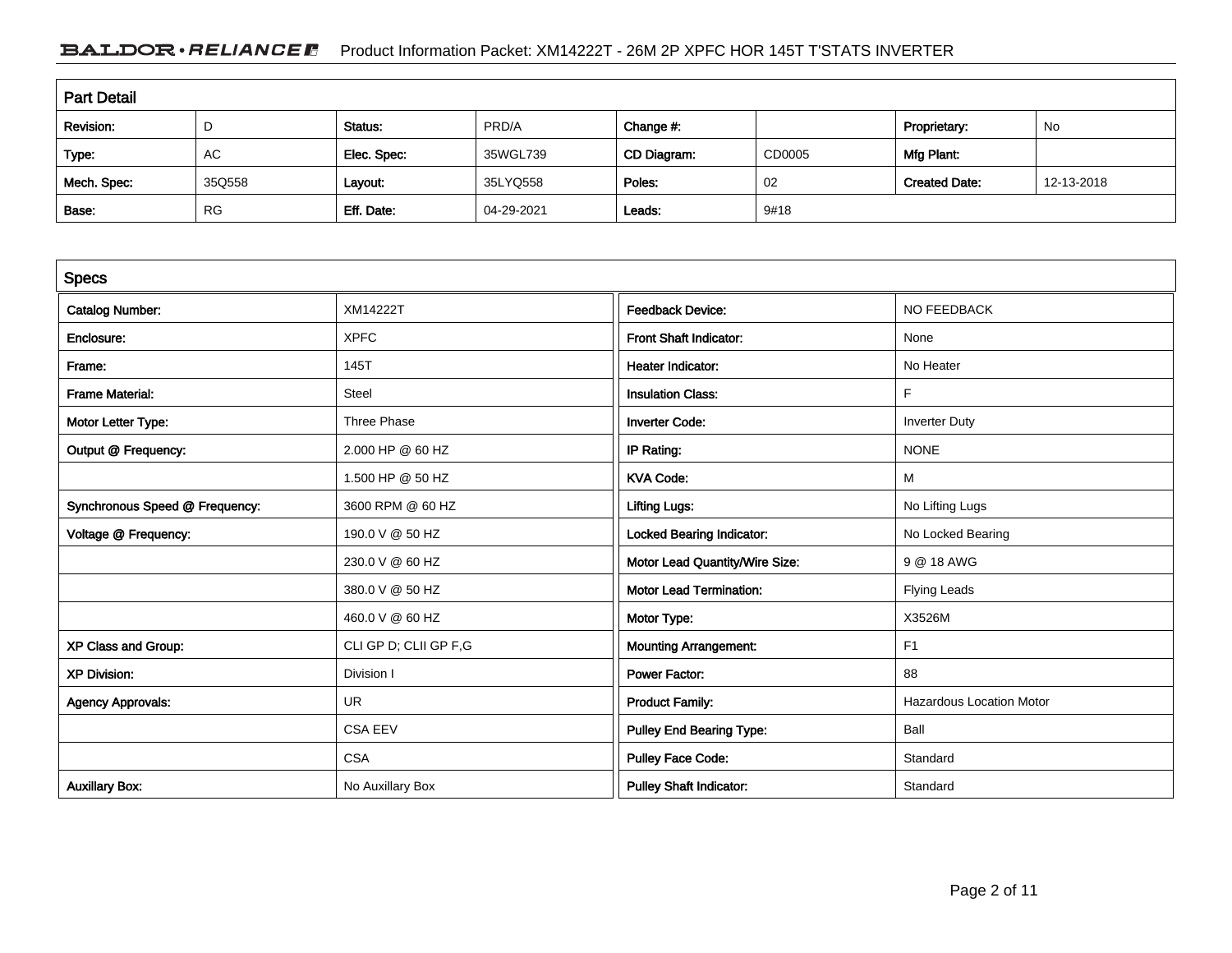| <b>Auxillary Box Lead Termination:</b> | None                      | <b>Rodent Screen:</b>              | None                       |
|----------------------------------------|---------------------------|------------------------------------|----------------------------|
| <b>Base Indicator:</b>                 | Rigid                     | <b>RoHS Status:</b>                | ROHS NON-COMPLIANT         |
| <b>Bearing Grease Type:</b>            | Polyrex EM (-20F +300F)   | <b>Shaft Ground Indicator:</b>     | No Shaft Grounding         |
| Blower:                                | None                      | <b>Shaft Rotation:</b>             | Reversible                 |
| <b>Constant Torque Speed Range:</b>    | 1.8                       | <b>Shaft Slinger Indicator:</b>    | No Slinger                 |
| Current @ Voltage:                     | 5.000 A @ 230.0 V         | <b>Speed Code:</b>                 | Single Speed               |
|                                        | 4.600 A @ 190.0 V         | <b>Motor Standards:</b>            | <b>NEMA</b>                |
|                                        | 2.500 A @ 460.0 V         | <b>Starting Method:</b>            | Direct on line             |
|                                        | 2.300 A @ 380.0 V         | Thermal Device - Bearing:          | None                       |
| Design Code:                           | в                         | <b>Thermal Device - Winding:</b>   | Normally Closed Thermostat |
| Drip Cover:                            | No Drip Cover             | <b>Vibration Sensor Indicator:</b> | No Vibration Sensor        |
| Duty Rating:                           | <b>CONT</b>               | Winding Thermal 1:                 | None                       |
| <b>Electrically Isolated Bearing:</b>  | Not Electrically Isolated | <b>Winding Thermal 2:</b>          | None                       |
|                                        |                           | <b>XP Temp Code:</b>               | T <sub>3</sub> C           |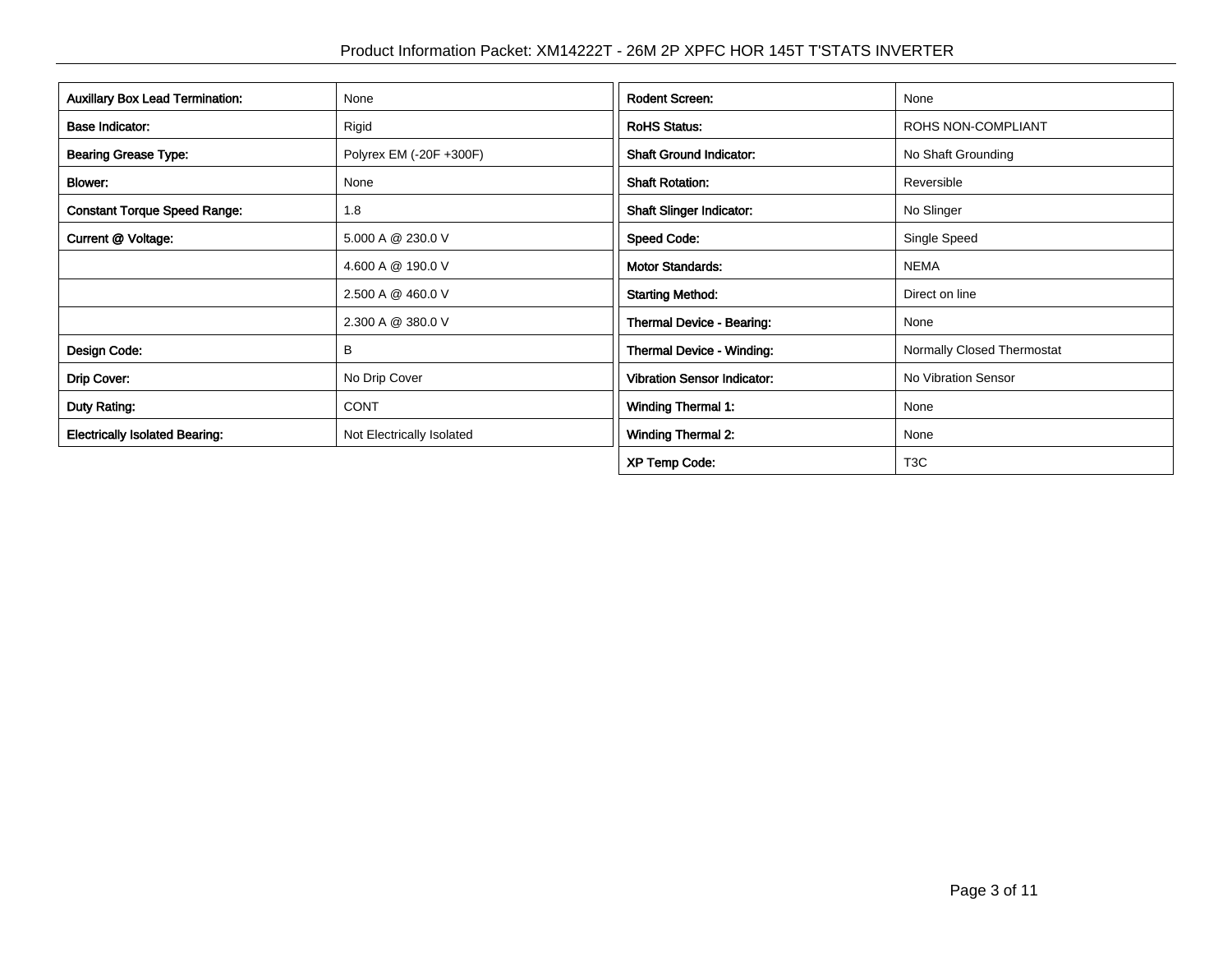#### BALDOR · RELIANCE F Product Information Packet: XM14222T - 26M 2P XPFC HOR 145T T'STATS INVERTER

| Nameplate NP0887XPSLEV |                             |                    |                     |            |                      |                      |  |               |
|------------------------|-----------------------------|--------------------|---------------------|------------|----------------------|----------------------|--|---------------|
|                        |                             |                    |                     |            |                      |                      |  |               |
| NO.                    |                             |                    |                     |            |                      | $CC$ 010A            |  |               |
| S/N                    |                             |                    |                     |            |                      | <b>TEMP CODE T3C</b> |  |               |
|                        | SPEC. 35Q558L739G1          |                    |                     |            |                      | INV.TYPE PWM         |  |               |
|                        | <b>CAT.NO. XM14222T</b>     |                    |                     |            |                      | CHPFR $ 60$          |  | CHP TO $90$   |
|                        | $HP$   2//1.5               |                    |                     |            |                      | CT HZ FROM $1.8$     |  | CT HZ TO $60$ |
|                        | VOLTS 230/460//190/380      |                    |                     |            |                      | VT HZ FROM $1.8$     |  | VT HZ TO $60$ |
|                        | AMPS 5/2.5//4.6/2.3         |                    |                     |            | <b>MAG CUR 1.8/9</b> |                      |  |               |
|                        | <b>RPM</b> 3490//2890       |                    |                     |            | $MX$ RPM $5400$      |                      |  |               |
|                        | $HZ$ 60//50                 | PH 3               | CL F                |            | <b>NOM.EFF.</b> 85.5 |                      |  |               |
| <b>SER.F.</b> 1.00     |                             | $DES$ <sub>B</sub> |                     | SLHZ $1.8$ |                      | WK2 0.07             |  |               |
| $FRAME$ 145T           |                             |                    | RATING 40C AMB-CONT |            |                      |                      |  |               |
|                        | 55C AMB AT 1.00 SF SINEWAVE |                    |                     |            |                      |                      |  |               |
|                        | NEMA MG-1 PART 5, IP54      |                    |                     |            | 1.15 SF SINEWAVE     |                      |  |               |
|                        |                             |                    |                     |            |                      |                      |  |               |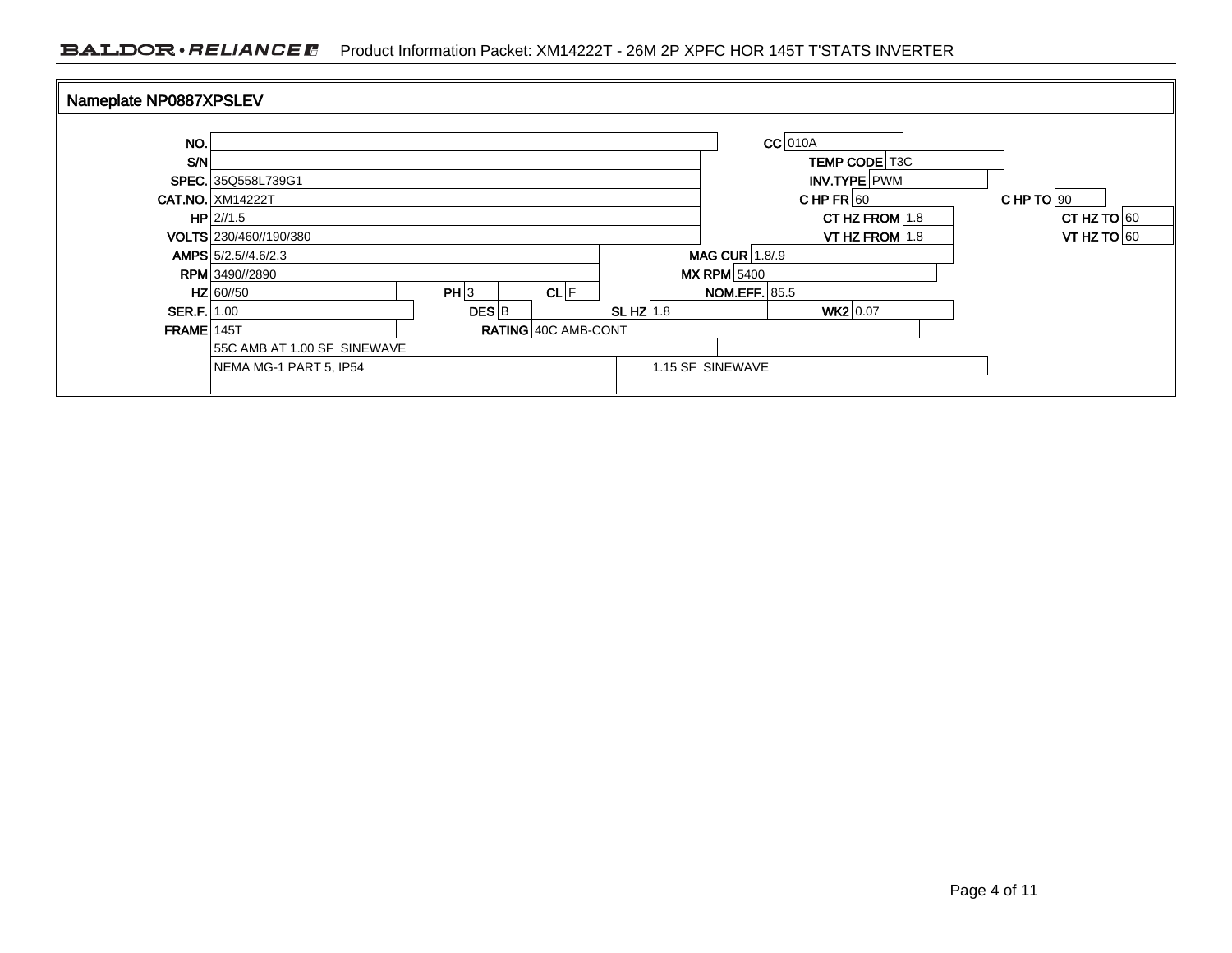| <b>Parts List</b>  |                                          |          |  |  |  |  |
|--------------------|------------------------------------------|----------|--|--|--|--|
| <b>Part Number</b> | Description                              | Quantity |  |  |  |  |
| SA364053           | SA 35Q558L739G1                          | 1.000 EA |  |  |  |  |
| RA353362           | RA 35Q558L739G1                          | 1.000 EA |  |  |  |  |
| 35CB3001A02SP      | EXPL PROOF CONDUIT BOX, 3/4"PIPE TAP LEA | 1.000 EA |  |  |  |  |
| 11XW1032G06        | 10-32 X .38, TAPTITE II, HEX WSHR SLTD U | 1.000 EA |  |  |  |  |
| HW3001B01          | BRASS CUP WASHER, FOR #10 SCREW          | 1.000 EA |  |  |  |  |
| 35EP3700A01SP      | FR ENDPLATE, XPFC                        | 1.000 EA |  |  |  |  |
| HW5100A03          | WAVY WASHER (W1543-017)                  | 1.000 EA |  |  |  |  |
| 35EP3701A01        | PU ENDPLATE, XPFC - 205 BRG              | 1.000 EA |  |  |  |  |
| XY3118A12          | 5/16-18 HEX NUT DIRECTIONAL SERRATION    | 4.000 EA |  |  |  |  |
| 35FH4005A01SP      | IEC FH NO GREASER W/PRIMED               | 1.000 EA |  |  |  |  |
| 51XW1032A06        | 10-32 X .38, TAPTITE II, HEX WSHR SLTD S | 3.000 EA |  |  |  |  |
| 35CB3500A01SP      | CONDUIT BOX LID, MACH                    | 1.000 EA |  |  |  |  |
| 51XN2520A16        | SCREW, HEX WS SLT, ZN, 1/4-20 X 1.00     | 4.000 EA |  |  |  |  |
| HW2501D13          | KEY, 3/16 SQ X 1.375                     | 1.000 EA |  |  |  |  |
| HA7000A01          | KEY RETAINER 7/8" DIA SHAFT              | 1.000 EA |  |  |  |  |
| 85XU0407S04        | 4X1/4 U DRIVE PIN STAINLESS              | 6.000 EA |  |  |  |  |
| NP0018F            | ALUM UL XP CONDUIT BOX NAMEPLATE         | 1.000 EA |  |  |  |  |
| HA1025A21          | WSHR, FELT .125" THK                     | 1.000 EA |  |  |  |  |
| MJ1000A02          | GREASE, POLYREX EM EXXON                 | 0.050 LB |  |  |  |  |
| 35FN3002A05SP      | EXFN, PLASTIC, 6.376 OD, .638 ID         | 1.000 EA |  |  |  |  |
| 51XB1214A16        | 12-14X1.00 HXWSSLD SERTYB                | 1.000 EA |  |  |  |  |
| MG1025G29          | WILKOFAST, 789.229, DARK CHARCOAL GRAY   | 0.017 GA |  |  |  |  |
| HA3104A08          | THRUBOLT 5/16-18 X 9.375 X               | 4.000 EA |  |  |  |  |
| LB1119N            | <b>WARNING LABEL</b>                     | 1.000 EA |  |  |  |  |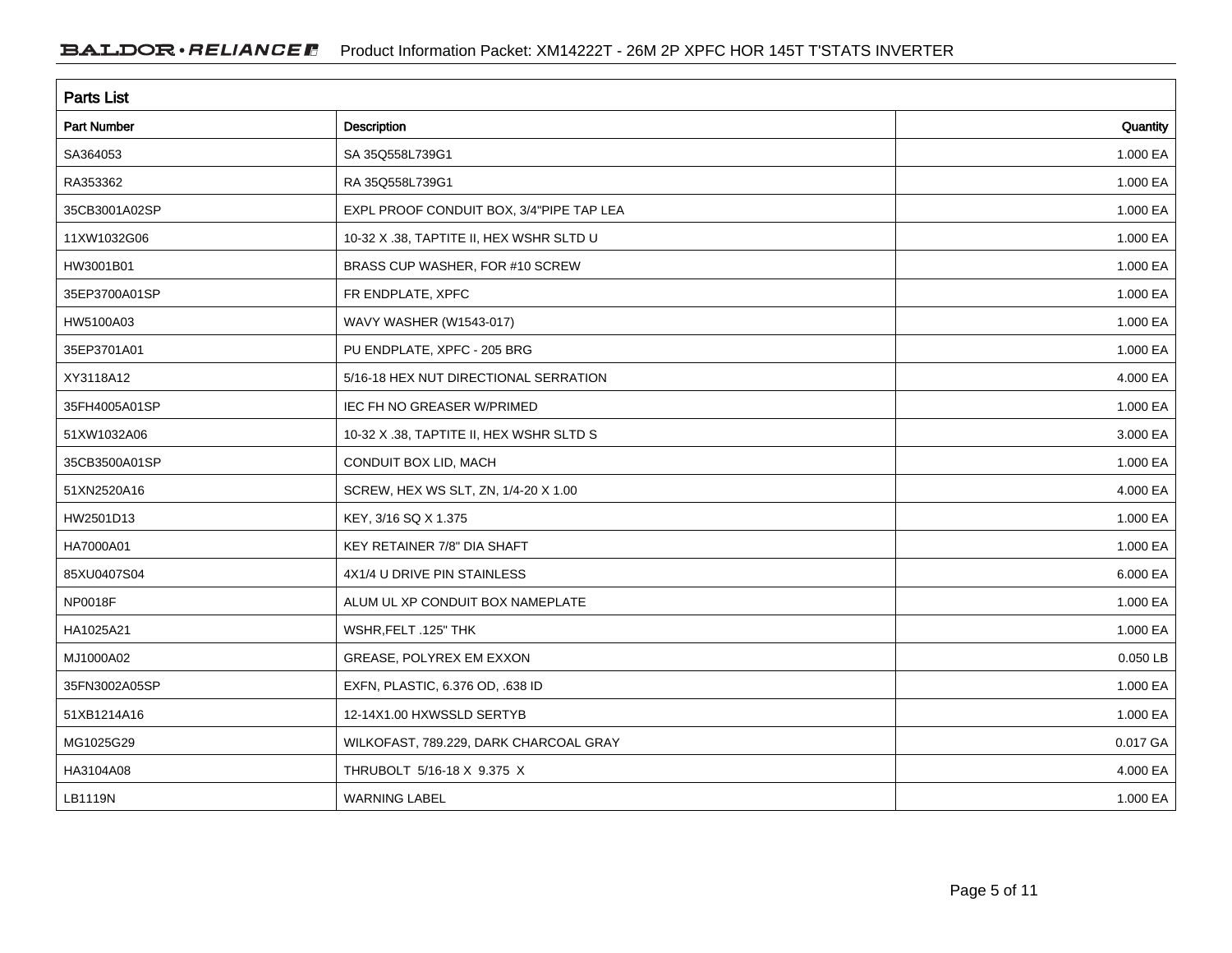| <b>Parts List (continued)</b> |                                         |          |  |  |  |  |
|-------------------------------|-----------------------------------------|----------|--|--|--|--|
| <b>Part Number</b>            | Description                             | Quantity |  |  |  |  |
| LC0145B01                     | <b>CONNECTION LABEL</b>                 | 1.000 EA |  |  |  |  |
| NP0887XPSLEV                  | SS XP INV UL CSA-EEV CC CL-I GP-D       | 1.000 EA |  |  |  |  |
| 36PA1001                      | PKG GRP, PRINT<br>PK1017A06             | 1.000 EA |  |  |  |  |
| MN416A01                      | TAG-INSTAL-MAINT no wire (2100/bx) 4/22 | 1.000 EA |  |  |  |  |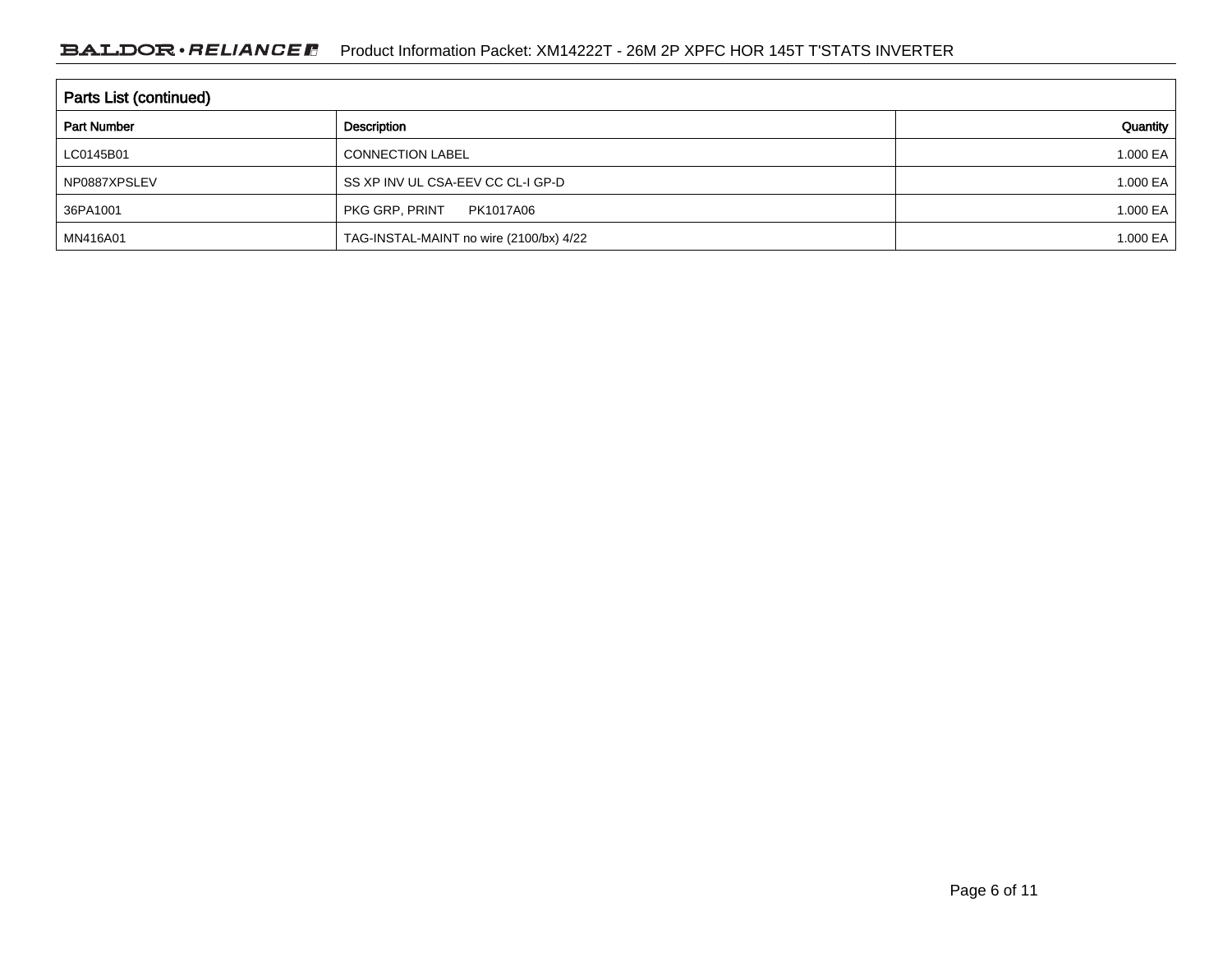#### **AC Induction Motor Performance Data**

Record # 73835Typical performance - not guaranteed values

| <b>Winding: 35WGL739-R028</b><br>Type: 3526M |                   | <b>Enclosure: XPFC</b> |                                                             |                |
|----------------------------------------------|-------------------|------------------------|-------------------------------------------------------------|----------------|
| <b>Nameplate Data</b>                        |                   |                        | 460 V, 60 Hz:<br><b>High Voltage, High Speed Connection</b> |                |
| <b>Rated Output (HP)</b>                     |                   | 2//1.5                 | <b>Full Load Torque</b>                                     | 2.98 LB-FT     |
| <b>Volts</b>                                 |                   | 230/460//190/380       | <b>Start Configuration</b>                                  | direct on line |
| <b>Full Load Amps</b>                        |                   | 5/2.5//4.6/2.3         | <b>Breakdown Torque</b>                                     | 14.2 LB-FT     |
| <b>R.P.M.</b>                                |                   | 3490//2890             | <b>Pull-up Torque</b>                                       | 6.33 LB-FT     |
| Hz                                           | $60//50$ Phase    | 3                      | <b>Locked-rotor Torque</b>                                  | 11.2 LB-FT     |
| <b>NEMA Design Code</b>                      | <b>B KVA Code</b> | м                      | <b>Starting Current</b>                                     | 25.9 A         |
| Service Factor (S.F.)                        |                   |                        | <b>No-load Current</b>                                      | 0.912A         |
| <b>NEMA Nom. Eff.</b>                        | 85.5 Power Factor | 88                     | Line-line Res. @ 25°C                                       | $6.88\Omega$   |
| <b>Rating - Duty</b>                         |                   | 40C AMB-CONT           | Temp. Rise @ Rated Load                                     | $44^{\circ}$ C |
|                                              |                   |                        | <b>Locked-rotor Power Factor</b>                            | 49.9           |
|                                              |                   |                        | Rotor inertia                                               | 0.0719 LB-FT2  |

#### **Load Characteristics 460 V, 60 Hz, 2 HP**

| % of Rated Load     | 25   | 50   | 75   | 100  | 125  | 150  |
|---------------------|------|------|------|------|------|------|
| <b>Power Factor</b> | 55   | 75   | 84   | 88   | 90   | 91   |
| <b>Efficiency</b>   | 73.4 | 83.6 | 85.7 | 86.3 | 85.7 | 84.6 |
| <b>Speed</b>        | 3572 | 3547 | 3520 | 3492 | 3461 | 3426 |
| Line amperes        | 1.1  | 1.47 | 1.93 | 2.44 |      | 3.61 |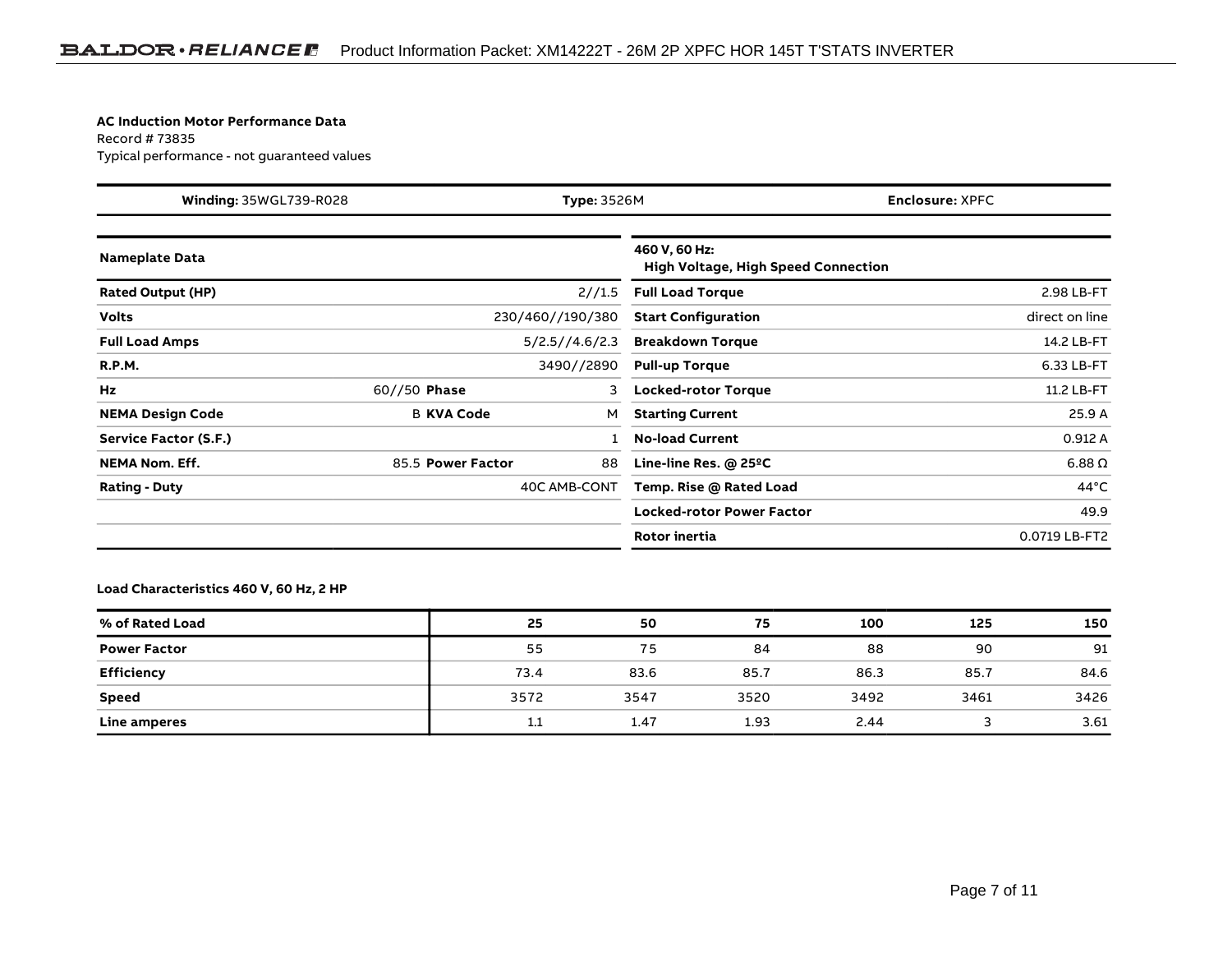

Performance Graph at 460V, 60Hz, 2.0HP Typical performance - Not guaranteed values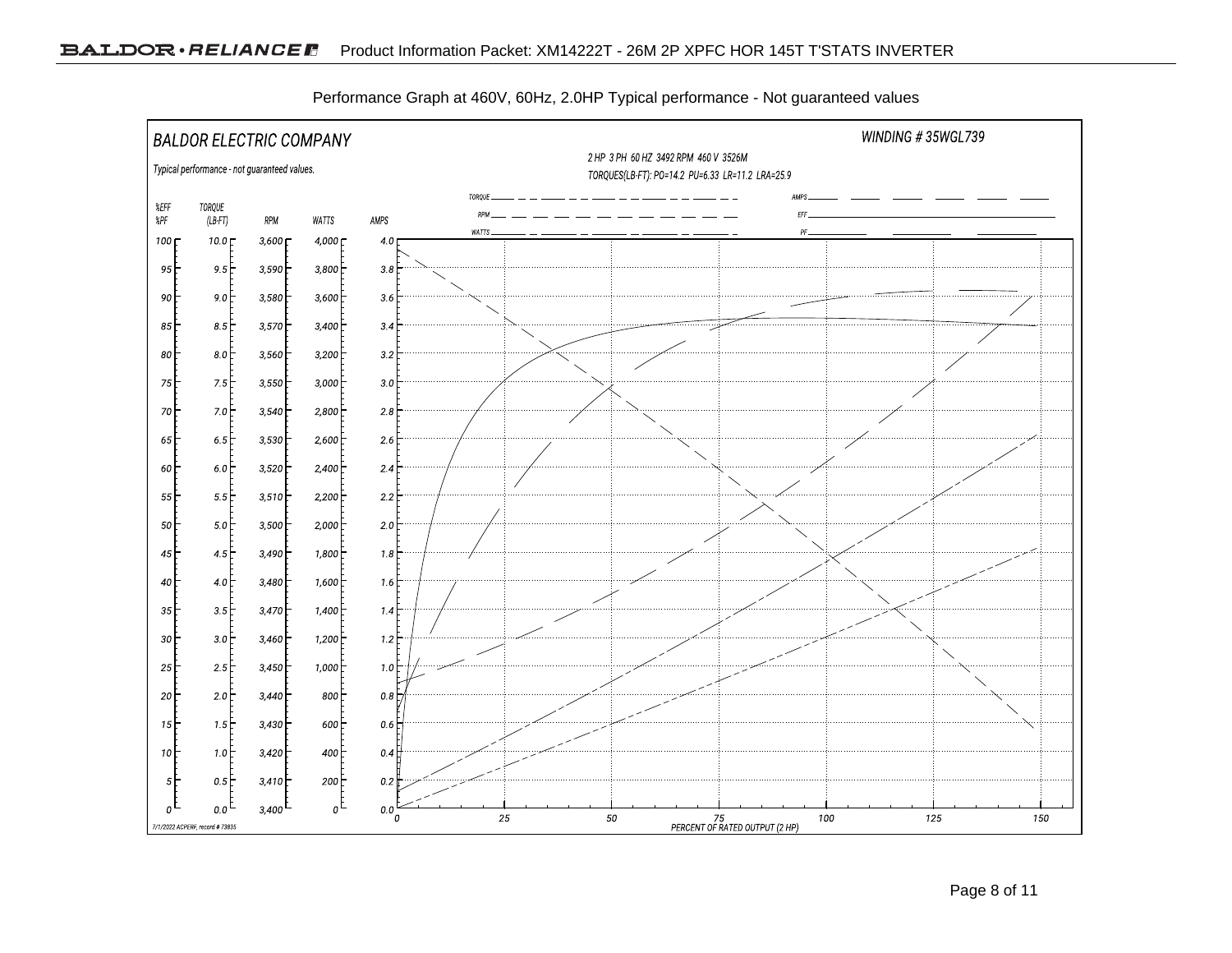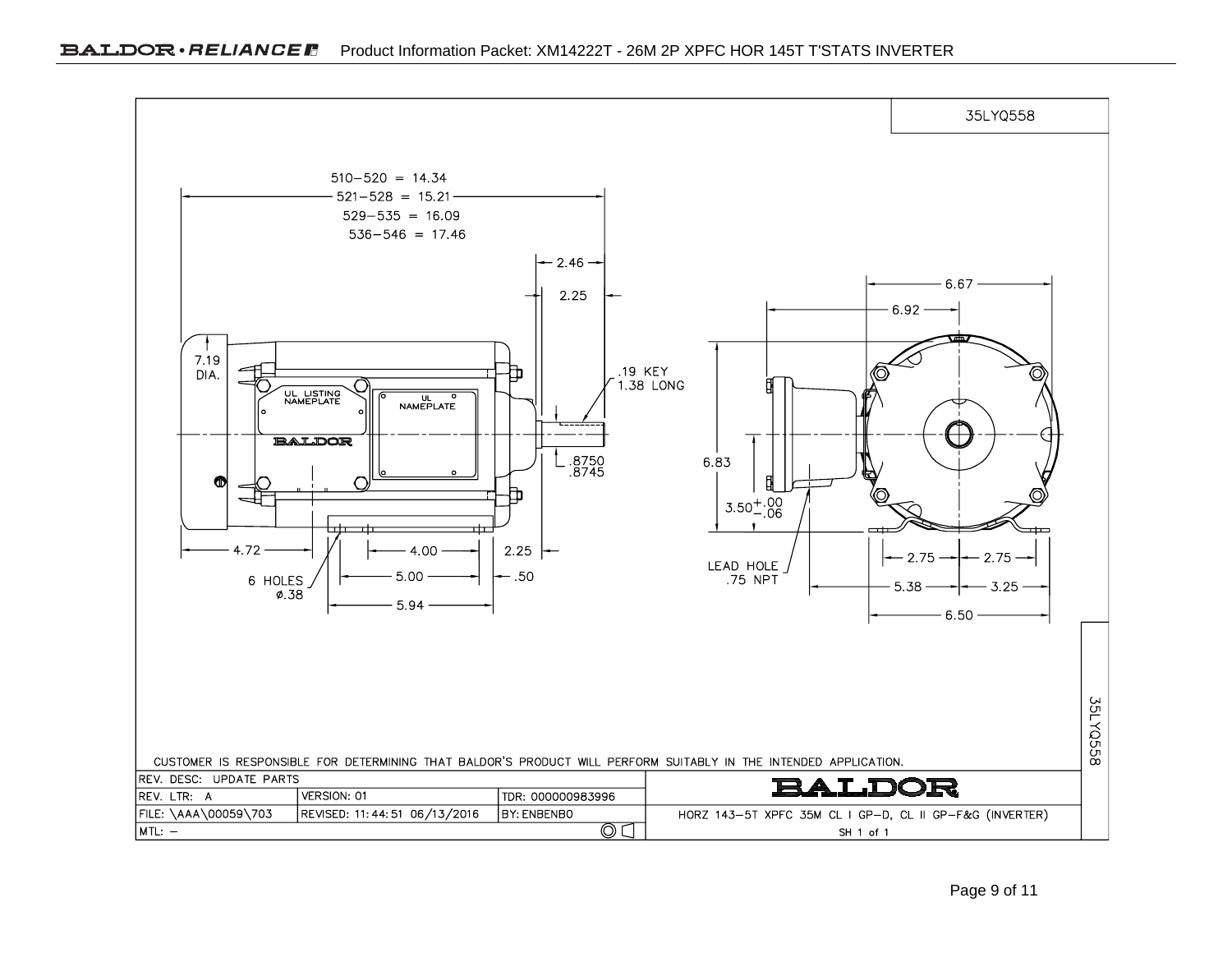